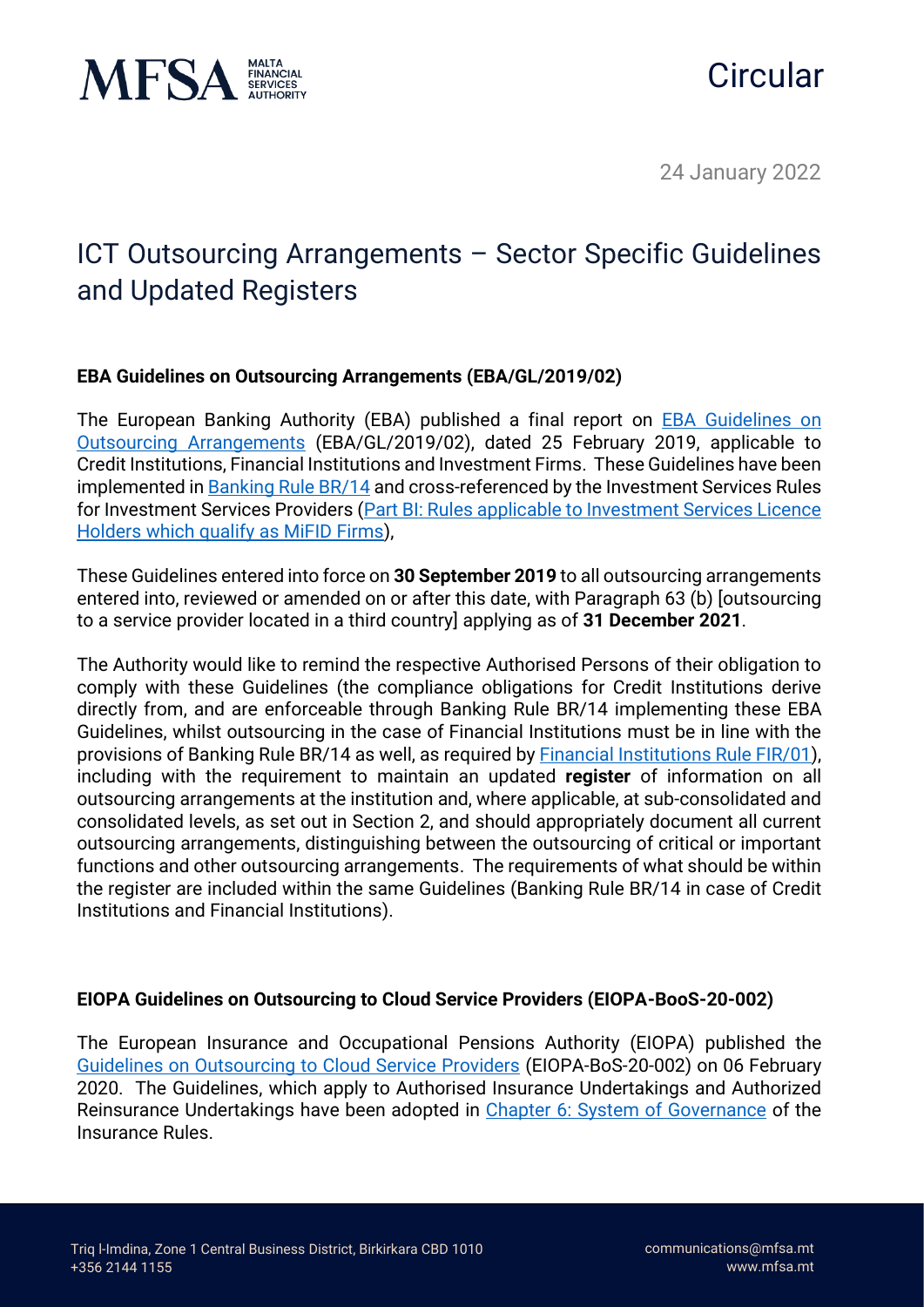



These Guidelines entered into force on **1 January 2021** to all cloud outsourcing arrangements entered into or amended on or after this date. Authorised Undertakings should review and amend accordingly existing cloud outsourcing arrangements related to critical or important operational functions or activities with a view to ensuring compliance with the Guidelines by **31 December 2022**.

The Authority would like to remind the respective Authorised Undertakings of their obligation to comply with these Guidelines, including with the requirement to keep record of its cloud outsourcing arrangements, for instance, in the form of a dedicated **register** which should be kept updated over time. The requirements of what should be within the register are included within the same Guidelines.

### **ESMA Guidelines on Outsourcing to Cloud Service Providers**

The European Securities and Markets Authority (ESMA) published the [Guidelines on](https://www.esma.europa.eu/sites/default/files/library/esma50-157-2403_cloud_guidelines.pdf)  [Outsourcing to Cloud Service Providers](https://www.esma.europa.eu/sites/default/files/library/esma50-157-2403_cloud_guidelines.pdf) dated 18 December 2020, applicable to "(i) alternative investment fund managers (AIFMs) and depositaries of alternative investment funds (AIFs), (ii) undertakings for collective investment in transferable securities (UCITS), management companies and depositaries of UCITS, and investment companies that have not designated a management company authorised pursuant to UCITS Directive (iii) central counterparties (CCPs), including Tier 2 third-country CCPs which comply with the relevant EMIR requirements, (iv) trade repositories (TRs), (v) investment firms and credit institutions when carrying out investment services and activities, data reporting services providers and market operators of trading venues, (vi) central securities depositories (CSDs), (vii) credit rating agencies (CRAs), (viii) securitisation repositories (SRs), and (ix) administrators of critical benchmarks". These Guidelines have been integrated into the MFSA Rulebooks as indicated in Circular **ESMA Guidelines on Outsourcing to Cloud Service Providers** published on 21 June 2021. These Guidelines apply from **31 July 2021**. Firms should review and amend accordingly any existing cloud outsourcing arrangements with a view to ensuring that they take into account these guidelines by **31 December 2022**.

The Authority would like to remind the respective Authorised Persons of their obligation to comply with these Guidelines, including with the requirement to maintain an updated **register** of information on all its cloud outsourcing arrangements, distinguishing between the outsourcing of critical or important functions and other outsourcing arrangements. The requirements of what should be within the register are included within the same Guidelines.